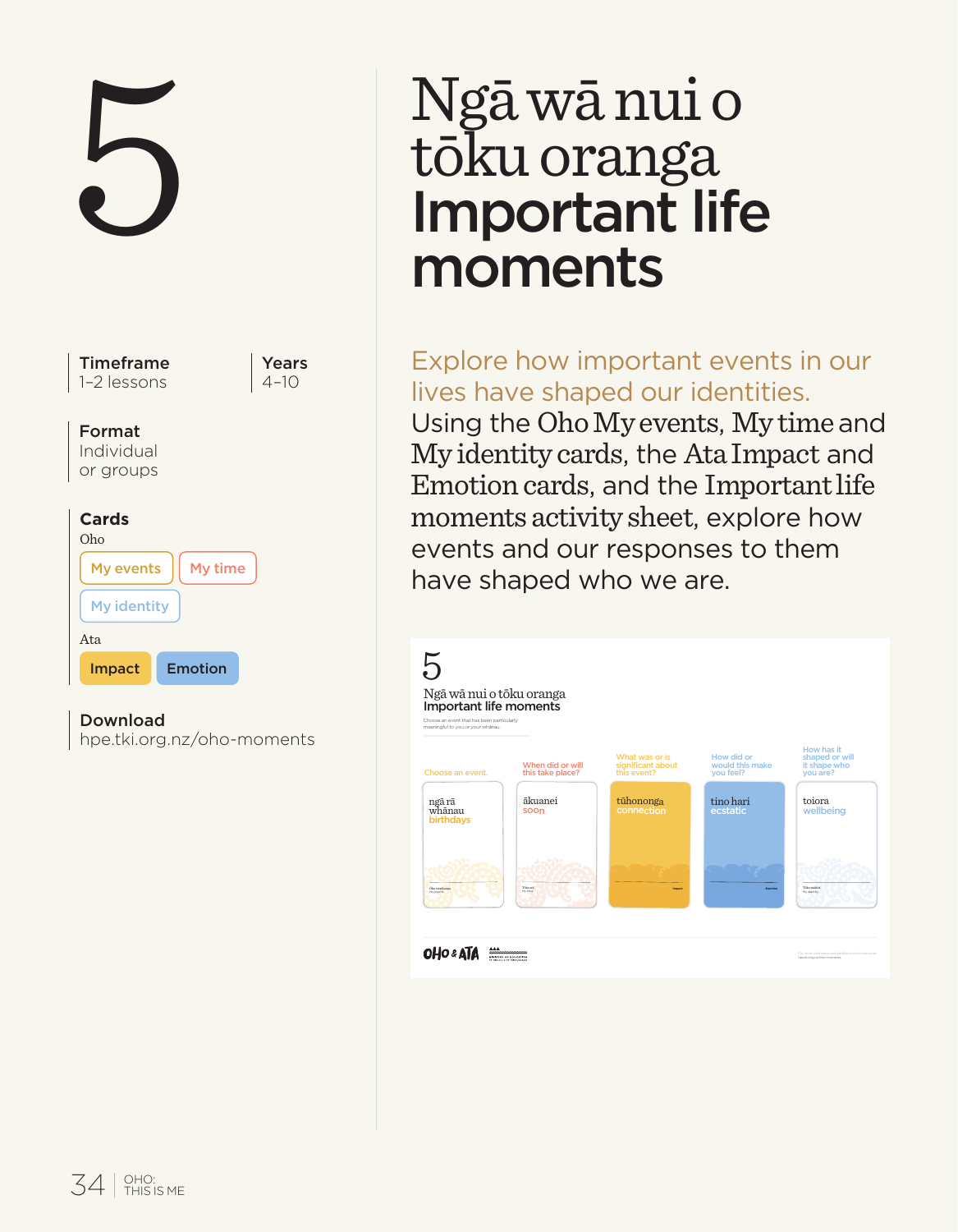#### Ways to use the resource

- If you don't have the Ata resource. download and print the cards from hpe.tki.org.nz/ata or use the blank Oho cards to create your own.
- Use significant events that took place in your region or community.

#### Discuss & compare

• Explore the different perspectives and ideas around events, impacts, emotions and identity. Then, discuss and compare your findings with the group or classroom.

#### Next steps

• Explore other aspects of Identities, languages, cultures and values with activities such as My unique whānau, My whānau in my place of learning and My culture in my place of learning.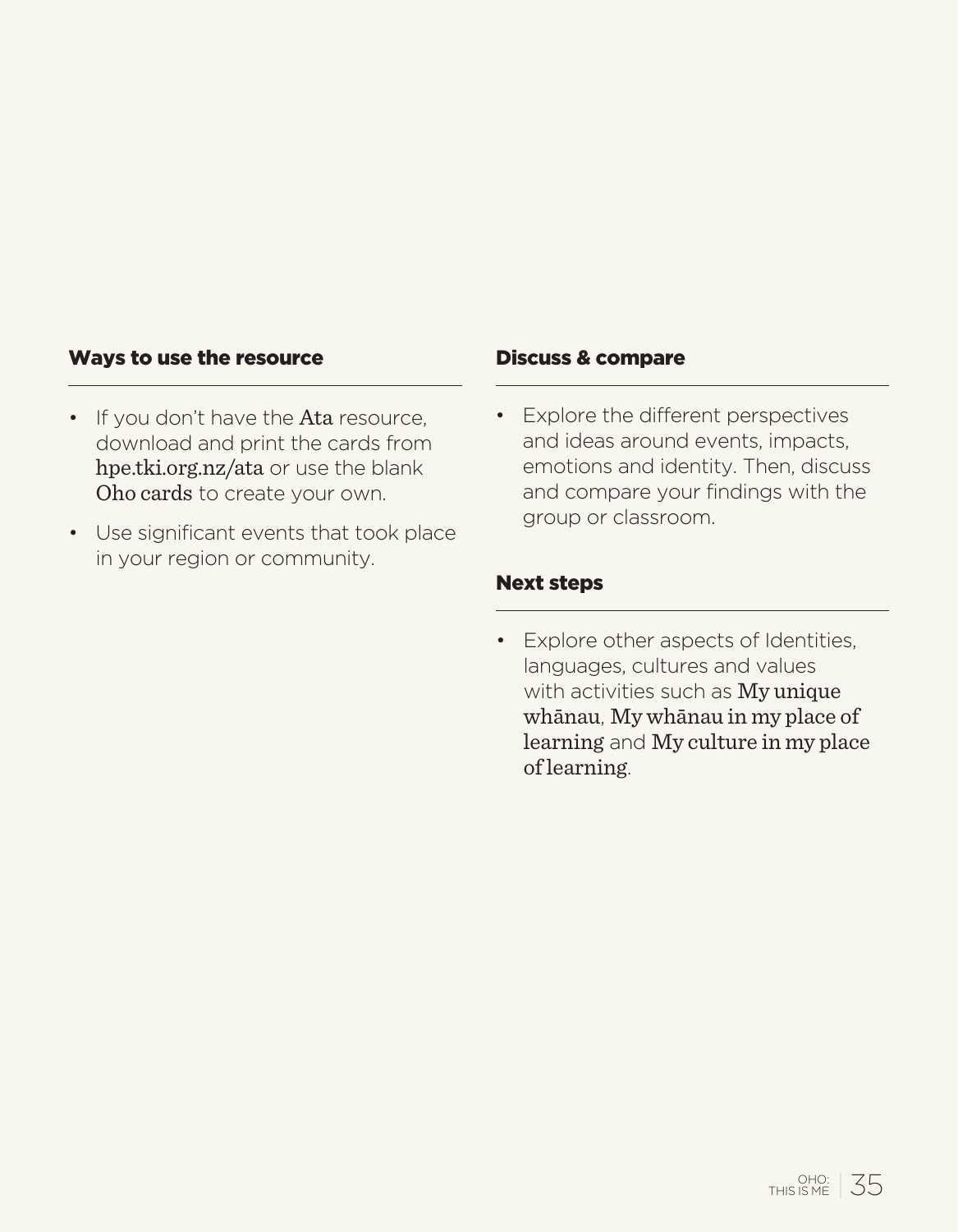# What you will need

Oho My events, My time and My identity cards.



# Important life moments activity sheet:

One per person or group



# Ata Impact and Emotion cards.